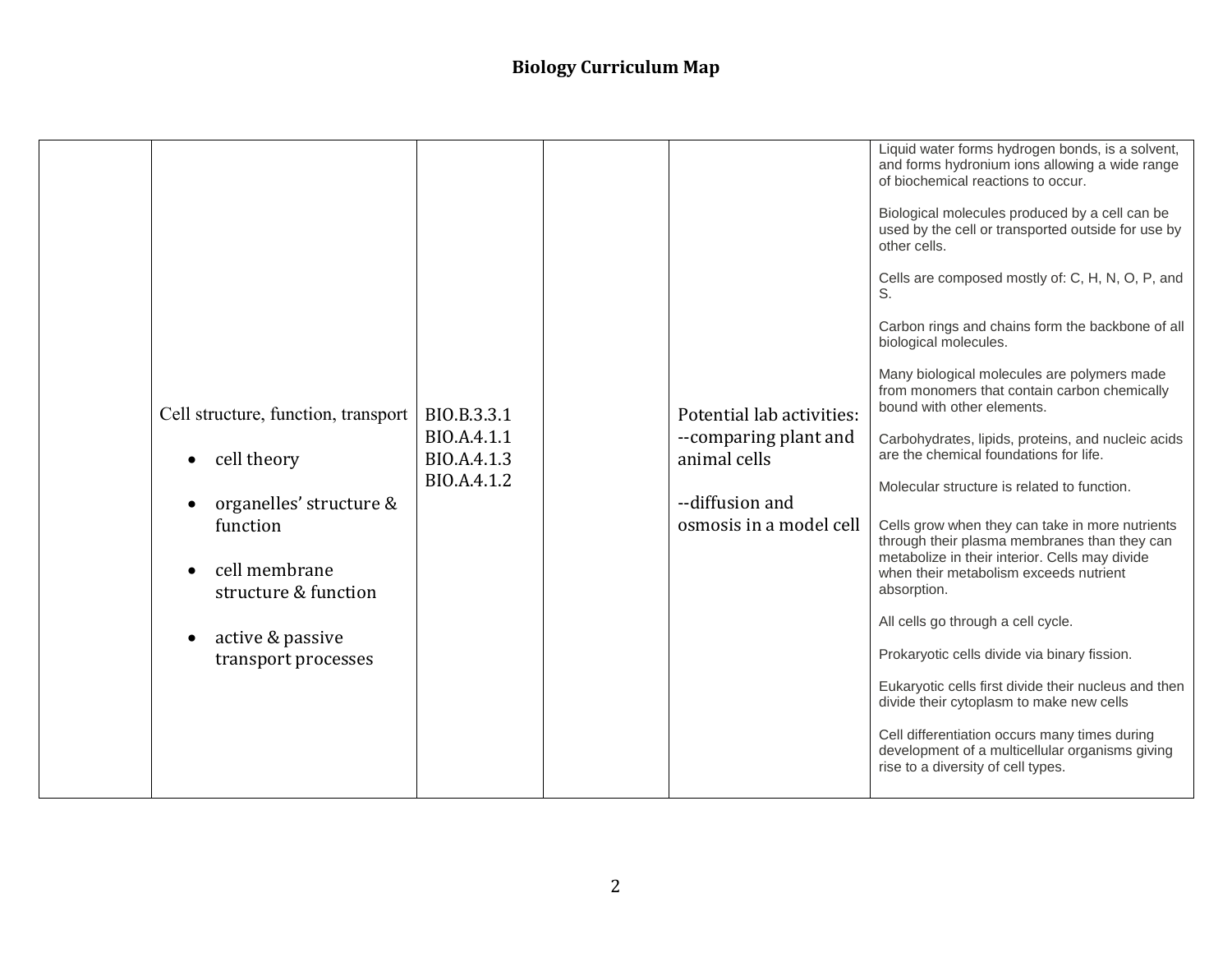|  |  | Cells are the basic unit of structure and function<br>for all living things.                                                                                                                                                                                     |
|--|--|------------------------------------------------------------------------------------------------------------------------------------------------------------------------------------------------------------------------------------------------------------------|
|  |  | Cells occur in two basic forms: Prokaryotes<br>(Bacteria and Archaea) and Eukaryotes (all other<br>cells).                                                                                                                                                       |
|  |  | A cell's interior is separated or<br>compartmentalized from the environment by a<br>phospholipid bilayer plasma membrane.                                                                                                                                        |
|  |  | The cytoplasm contains a collection of<br>connected, internal membranous sacs that divide<br>the cytoplasm into functional and structural<br>compartments or organelles.                                                                                         |
|  |  | Chemical reactions and processes necessary for<br>life are carried out in cytoplasm or organelles<br>within a eukaryotic cell's protoplasm.                                                                                                                      |
|  |  | Structure is related to function at the cellular and<br>organelle levels of biological organization.                                                                                                                                                             |
|  |  | Cells come only from the division of a pre-<br>existing cell.                                                                                                                                                                                                    |
|  |  | Homeostasis dynamically returns biological<br>changes (body temperature, osmolarity, blood<br>pressure, pH, blood glucose, etc.) to balance by<br>modifying chemical reactions, adjusting energy<br>transformations, and responding to<br>environmental changes. |
|  |  | Molecules, ions and water move in and out of the<br>cell through a variety of mechanisms.                                                                                                                                                                        |
|  |  | Passive transport depends on the diffusion of<br>substances with a concentration gradient moving<br>across a membrane from an area of higher<br>concentration to an area of lesser concentration<br>without energy.                                              |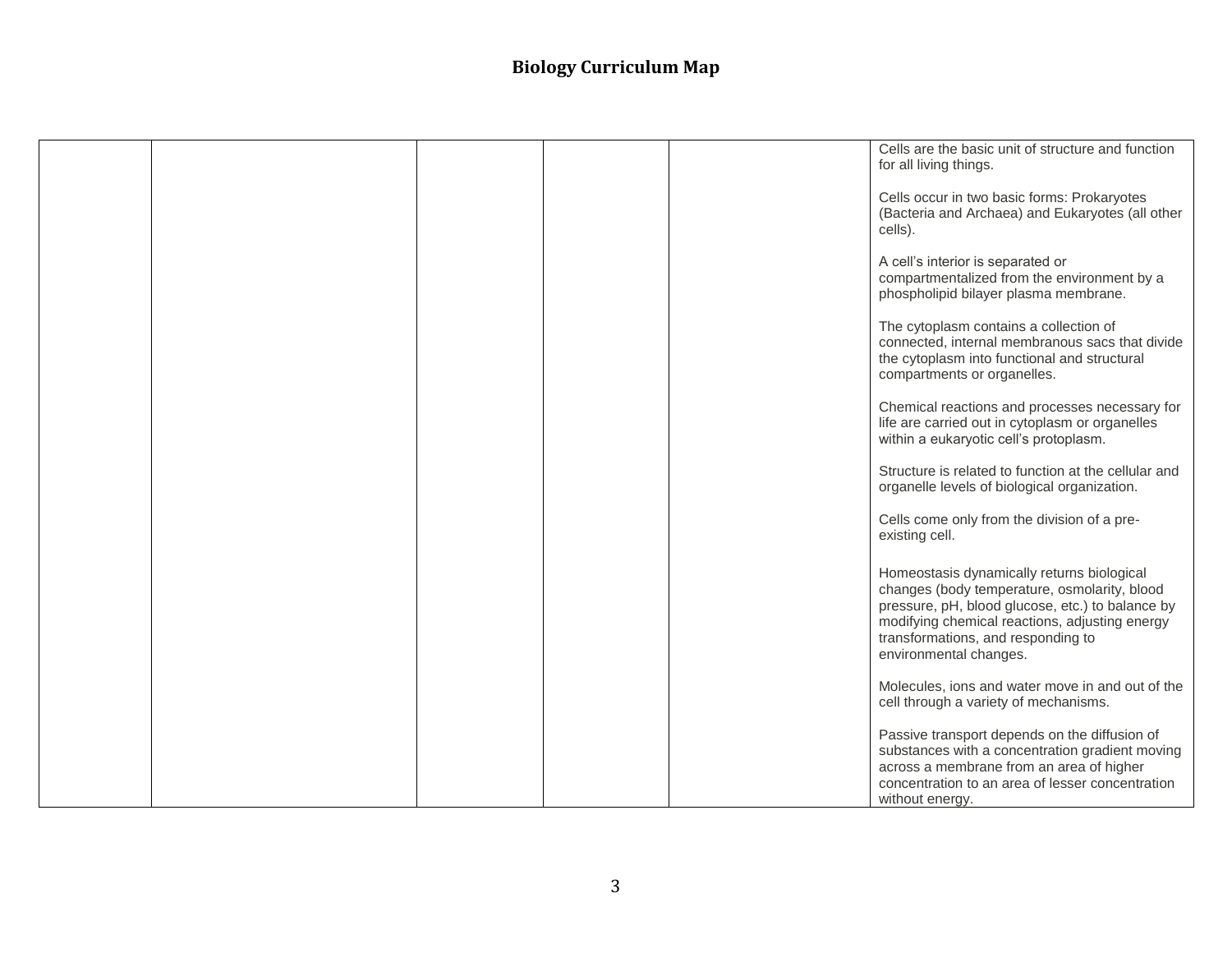|  |  | Both passive and facilitated diffusion move<br>materials along a concentration gradient without<br>energy.<br>Osmosis is the diffusion of water from an area of<br>lower solute concentration (more aqueous<br>solution) across a membrane to an area higher<br>solute concentration (less aqueous solution).<br>Active transport moves atoms, ions and small<br>molecule mostly against a concentration gradient<br>and requires an expenditure of energy.<br>Active transport of larger substances and<br>subcellular structures occurs through<br>endocytosis and exocytosis. |
|--|--|----------------------------------------------------------------------------------------------------------------------------------------------------------------------------------------------------------------------------------------------------------------------------------------------------------------------------------------------------------------------------------------------------------------------------------------------------------------------------------------------------------------------------------------------------------------------------------|
|  |  |                                                                                                                                                                                                                                                                                                                                                                                                                                                                                                                                                                                  |
|  |  |                                                                                                                                                                                                                                                                                                                                                                                                                                                                                                                                                                                  |
|  |  |                                                                                                                                                                                                                                                                                                                                                                                                                                                                                                                                                                                  |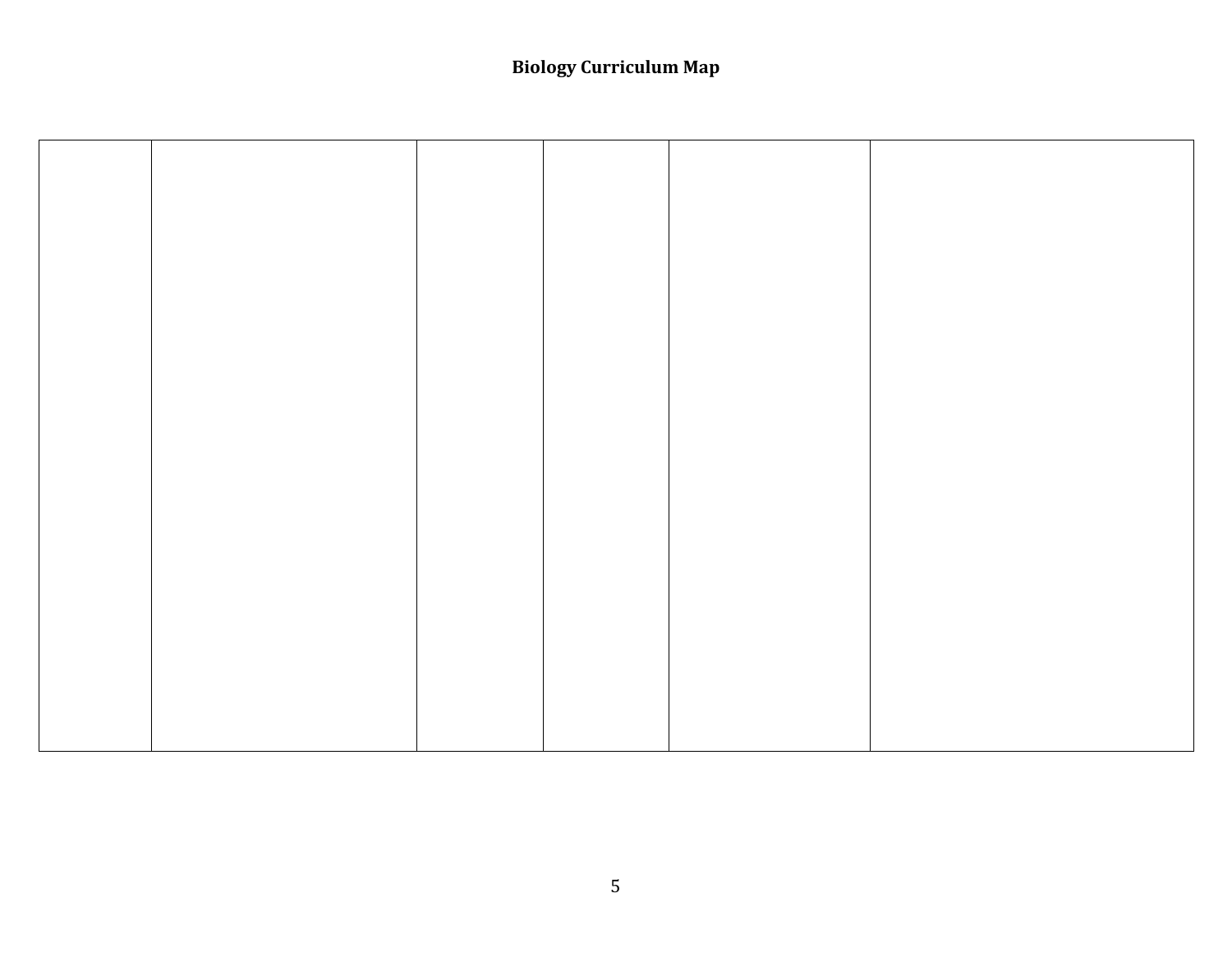|                                    |                        | Forms of energy are required to                                           |
|------------------------------------|------------------------|---------------------------------------------------------------------------|
|                                    |                        | maintain life.                                                            |
| Cellular energetics                |                        |                                                                           |
|                                    |                        | The energy flow of biochemical                                            |
| chemical energy & ATP<br>$\bullet$ | Potential lab          | reactions is governed by the physical<br>laws of thermodynamics.          |
|                                    | activities             |                                                                           |
| photosynthesis                     |                        | Most biochemical reactions require an                                     |
|                                    | --plant pigment        | input of energy.                                                          |
| cellular respiration<br>$\bullet$  | chromatography         | Photosynthesis is the process that                                        |
|                                    |                        | transforms light energy into potential                                    |
| fermentation                       | --virtual lab: carbon  | chemical energy.                                                          |
|                                    | transfer through       | Cellular respiration is the process by                                    |
|                                    | snails and elodea      | which potential chemical energy in the                                    |
|                                    |                        | bonds of glucose is transformed into                                      |
|                                    | --cellular respiration | potential chemical energy in the bonds<br>of ATP.                         |
|                                    | quicklab               |                                                                           |
|                                    |                        | ATP molecules store usable chemical                                       |
|                                    |                        | energy to drive life processes through<br>coupled reactions.              |
|                                    |                        |                                                                           |
|                                    |                        | Glycolysis is the foundation of both                                      |
|                                    |                        | aerobic and anaerobic respiration.                                        |
|                                    |                        | Glycolysis, through anaerobic<br>respiration, is the main energy source   |
|                                    |                        | in many prokaryotes.                                                      |
|                                    |                        |                                                                           |
| Cell reproduction                  | --alium root tip       | Cells grow when they can take in                                          |
| Cell cycle                         | mitosis                | more nutrients through their plasma<br>membranes than they can metabolize |
|                                    |                        | in their interior. Cells may divide when                                  |
| mitosis & cytokinesis              |                        | their metabolism exceeds nutrient                                         |
|                                    |                        | absorption.                                                               |
| regulating the cell cycle          |                        | All cells go through a cell cycle.                                        |
|                                    |                        |                                                                           |
| asexual reproduction               |                        | Prokaryotic cells divide via binary<br>fission.                           |
|                                    |                        |                                                                           |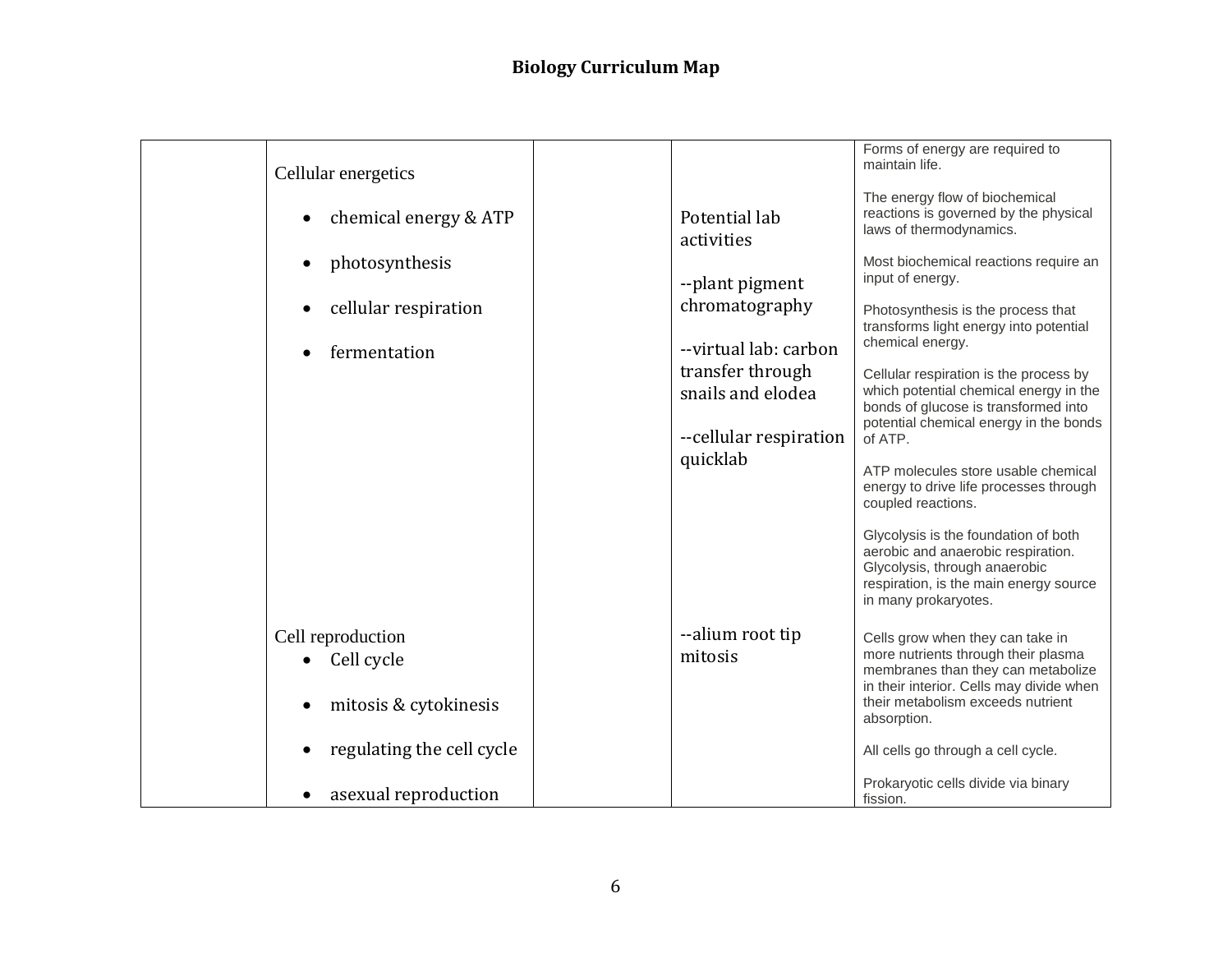| cancer             |  |                                                                                                                                                                                                                            |
|--------------------|--|----------------------------------------------------------------------------------------------------------------------------------------------------------------------------------------------------------------------------|
| multicellular life |  | Eukaryotic cells first divide their<br>nucleus and then divide their<br>cytoplasm to make new cells                                                                                                                        |
|                    |  | Cell differentiation occurs many times<br>during development of a multicellular<br>organisms giving rise to a diversity of<br>cell types.                                                                                  |
|                    |  | A multicellular organization enables<br>life functions such as movement,<br>digestion, internal circulation of<br>nutrients, excretion of waste and<br>reproduction to be subdivided among<br>specialized groups of cells. |
|                    |  | The simplest level of multicellular<br>organization is a tissue.                                                                                                                                                           |
|                    |  | Different types of cells and tissues<br>combine to form distinct structures<br>known as organs which perform<br>specific functions.                                                                                        |
|                    |  | Organs work together as a system to<br>perform common functions.                                                                                                                                                           |
|                    |  | Organ systems function to meet an<br>organism's needs.                                                                                                                                                                     |
|                    |  | Cells that have differentiated to<br>perform specialized functions rely on<br>the collective function of other<br>specialized cells within a multicellular<br>organism to maintain their living<br>condition.              |
|                    |  |                                                                                                                                                                                                                            |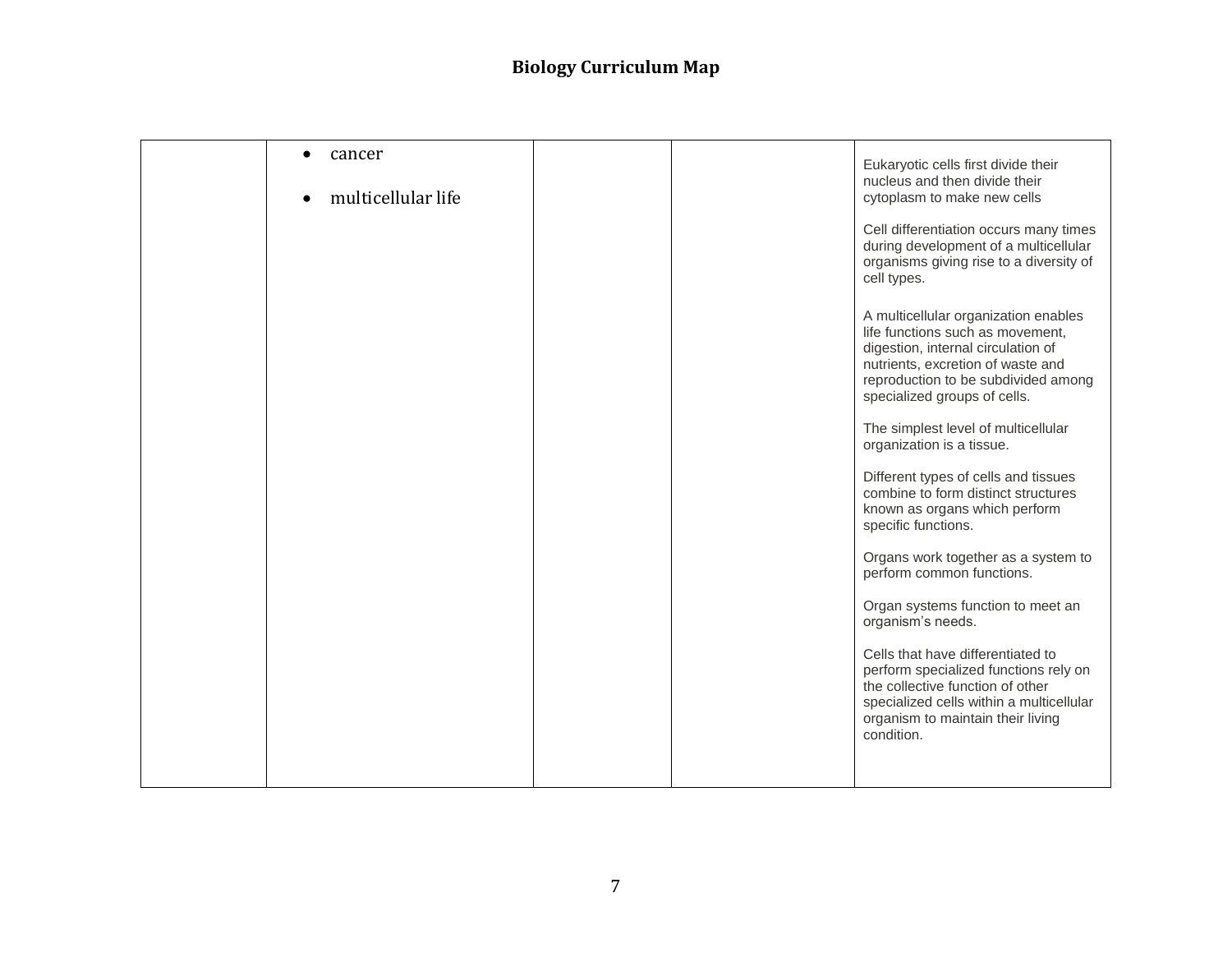|  | DNA & Heredity<br>chromosomes & meiosis<br>traits, genes & alleles<br>$\bullet$<br>genetics & probability<br>$\bullet$<br>genetic variation<br>$\bullet$<br>genotypes &<br>phenotypes<br>complex patterns of<br>inheritance<br>gene linkage & mapping<br>$\bullet$<br>human genetics &<br>$\bullet$<br>pedigrees<br>DNA structure &<br>$\bullet$<br>replication<br>Transcription &<br>$\bullet$<br>translation<br>Gene expression &<br>$\bullet$<br>regulation<br>mutations | BIO.B.1.1.2<br>BIO.B.1.2.2<br>BIO.B.2.1.1<br>BIO.B.1.1.1<br>BIO.B.1.2.1<br>BIO.B.2.1.2<br>BIO.B.2.3.1<br>BIO.B.3.1.3<br>BIO.B.2.4.1 | Potential lab<br>activities:<br>--plant cell mitosis<br>--corn genetics<br>--simulated blood<br>typing<br>--karyotyping | Sexually reproducing organisms<br>produce gametes which transport<br>hereditary information from one<br>generation of organisms into another<br>generation.<br>Meiosis involves a two-step nuclear<br>division reducing the number of<br>chromosomes in half - producing<br>gametes.<br>One or more pairs of genes on one or<br>more chromosomes code for the<br>expression of inherited traits.<br>Two or more versions of a gene<br>(alleles) contribute to the expression of<br>inherited traits.<br>During the process of meiosis genetic<br>recombinations may occur contributing<br>to genetic variability within a population.<br>Patterns of inheritance reflecting how<br>genes interact and express themselves<br>(including dominant, recessive,<br>codominance, incomplete dominance,<br>sex-linked, sex-influenced, multiple<br>alleles) can be predicted, observed and<br>described.<br>The Punnett square is a tool that can<br>be used to predict the probability of an<br>offspring's genotype and phenotype.<br>The basic molecular and the associated<br>genetic code structure of DNA are<br>universal, revolutionizing our<br>understanding of disease, heredity and<br>evolution. |
|--|-----------------------------------------------------------------------------------------------------------------------------------------------------------------------------------------------------------------------------------------------------------------------------------------------------------------------------------------------------------------------------------------------------------------------------------------------------------------------------|-------------------------------------------------------------------------------------------------------------------------------------|-------------------------------------------------------------------------------------------------------------------------|---------------------------------------------------------------------------------------------------------------------------------------------------------------------------------------------------------------------------------------------------------------------------------------------------------------------------------------------------------------------------------------------------------------------------------------------------------------------------------------------------------------------------------------------------------------------------------------------------------------------------------------------------------------------------------------------------------------------------------------------------------------------------------------------------------------------------------------------------------------------------------------------------------------------------------------------------------------------------------------------------------------------------------------------------------------------------------------------------------------------------------------------------------------------------------------------------------|
|--|-----------------------------------------------------------------------------------------------------------------------------------------------------------------------------------------------------------------------------------------------------------------------------------------------------------------------------------------------------------------------------------------------------------------------------------------------------------------------------|-------------------------------------------------------------------------------------------------------------------------------------|-------------------------------------------------------------------------------------------------------------------------|---------------------------------------------------------------------------------------------------------------------------------------------------------------------------------------------------------------------------------------------------------------------------------------------------------------------------------------------------------------------------------------------------------------------------------------------------------------------------------------------------------------------------------------------------------------------------------------------------------------------------------------------------------------------------------------------------------------------------------------------------------------------------------------------------------------------------------------------------------------------------------------------------------------------------------------------------------------------------------------------------------------------------------------------------------------------------------------------------------------------------------------------------------------------------------------------------------|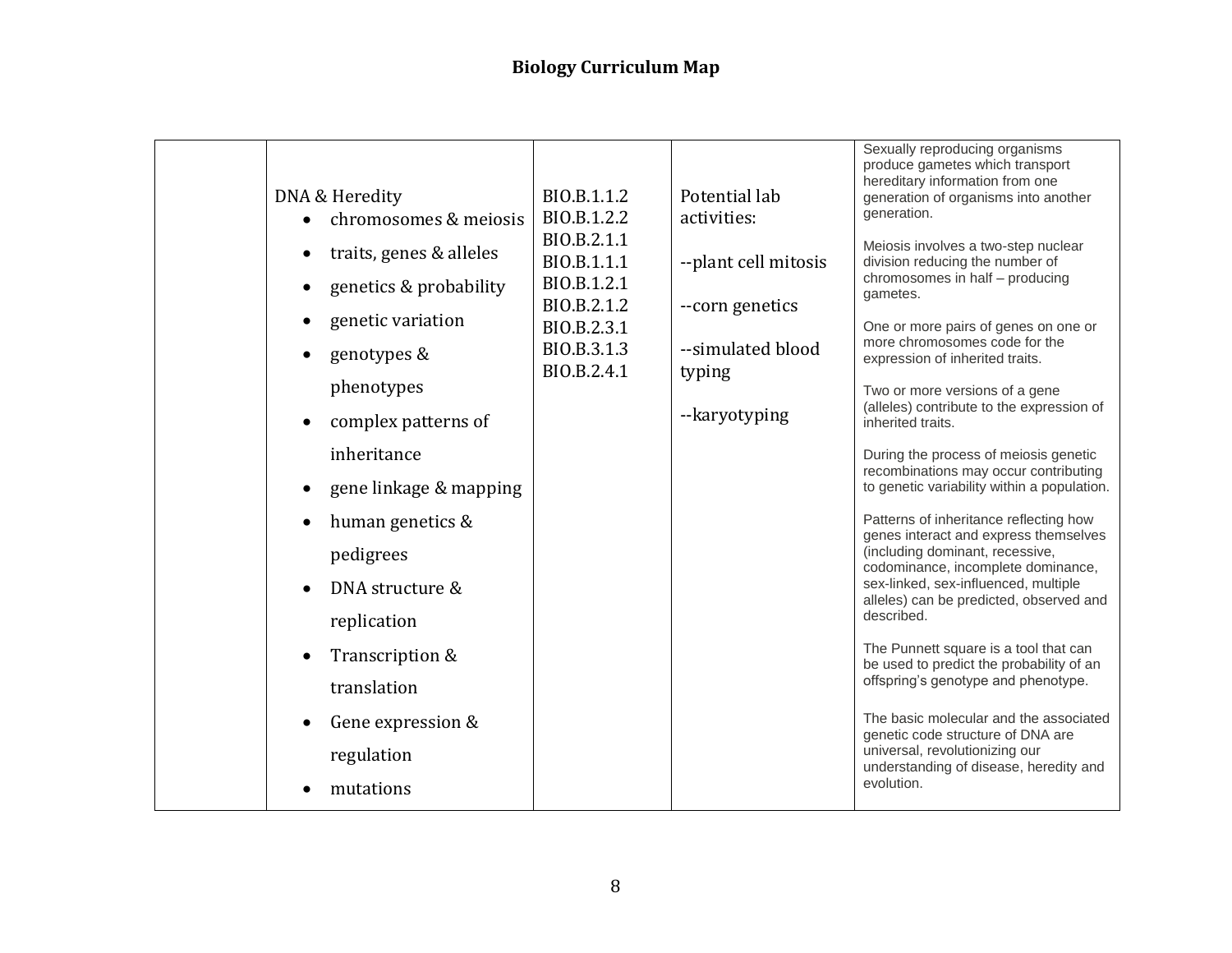| manipulating DNA<br>$\bullet$ |                                      | DNA contains the complete set of<br>instructions, the genetic code, for          |
|-------------------------------|--------------------------------------|----------------------------------------------------------------------------------|
| DNA fingerprinting            |                                      | building and running an organism.                                                |
|                               | Potential lab<br>activities:         | RNA is necessary for protein synthesis                                           |
| Genetic engineering           |                                      | from DNA.                                                                        |
| Genomics &                    | --gel electrophoresis                | Many synthesized polypeptides require                                            |
| bioinformatics                |                                      | additional processing to acquire their<br>active, three-dimensional structures.  |
|                               | --genomic database                   |                                                                                  |
| Genetic engineering<br>٠      | (NCBI BLAST)                         | Which genes are expressed at a given<br>time is determined by the integration of |
|                               |                                      | internal and environmental signals                                               |
|                               | --DNA, protein<br>synthesis modeling | received by a cell.                                                              |
|                               |                                      | Enzymes are special proteins designed                                            |
|                               | --cloning virtual                    | to catalyze most biochemical reactions<br>that otherwise would not occur.        |
|                               | investigation                        |                                                                                  |
|                               |                                      |                                                                                  |
|                               |                                      |                                                                                  |
|                               |                                      |                                                                                  |
|                               |                                      |                                                                                  |
|                               |                                      |                                                                                  |
|                               |                                      |                                                                                  |
|                               |                                      |                                                                                  |
|                               |                                      |                                                                                  |
|                               |                                      |                                                                                  |
|                               |                                      |                                                                                  |
|                               |                                      |                                                                                  |
|                               |                                      |                                                                                  |
|                               |                                      |                                                                                  |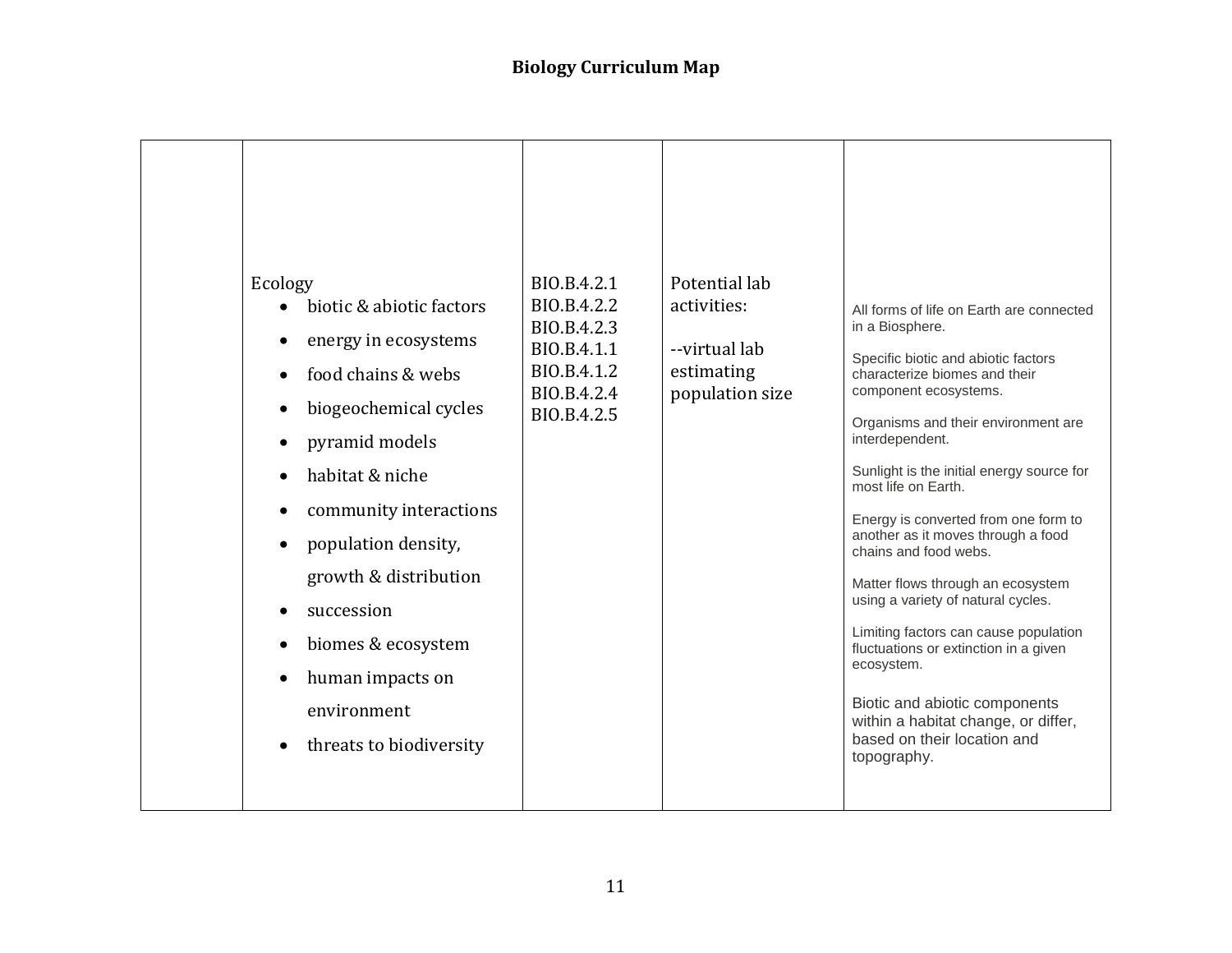|  |  | Natural and human events can                                                           |
|--|--|----------------------------------------------------------------------------------------|
|  |  | affect aquatic, terrestrial, and<br>wetland environments in a variety of               |
|  |  | ways.                                                                                  |
|  |  | Organisms within an ecosystem                                                          |
|  |  | interact with other biotic<br>components, abiotic components                           |
|  |  | and within populations.                                                                |
|  |  | Abiotic components are critically                                                      |
|  |  | important for maintaining an<br>ecosystem's homeostasis.                               |
|  |  | Limiting factors affect the carrying                                                   |
|  |  | capacity of an ecosystem.                                                              |
|  |  | A variety of cycles exist within an                                                    |
|  |  | ecosystem and each helps maintain<br>balance within the ecosystem.                     |
|  |  |                                                                                        |
|  |  | Every living organism is uniquely<br>suited to fulfill a role within its<br>ecosystem. |
|  |  | Biological diversity directly impacts                                                  |
|  |  | the stability of an ecosystem.                                                         |
|  |  | Species must be able to adapt to                                                       |
|  |  | changes within their ecosystem in<br>order to survive.                                 |
|  |  | The degree of specialization of a                                                      |
|  |  | species can cause it to become<br>threatened, endangered, or extinct.                  |
|  |  |                                                                                        |
|  |  |                                                                                        |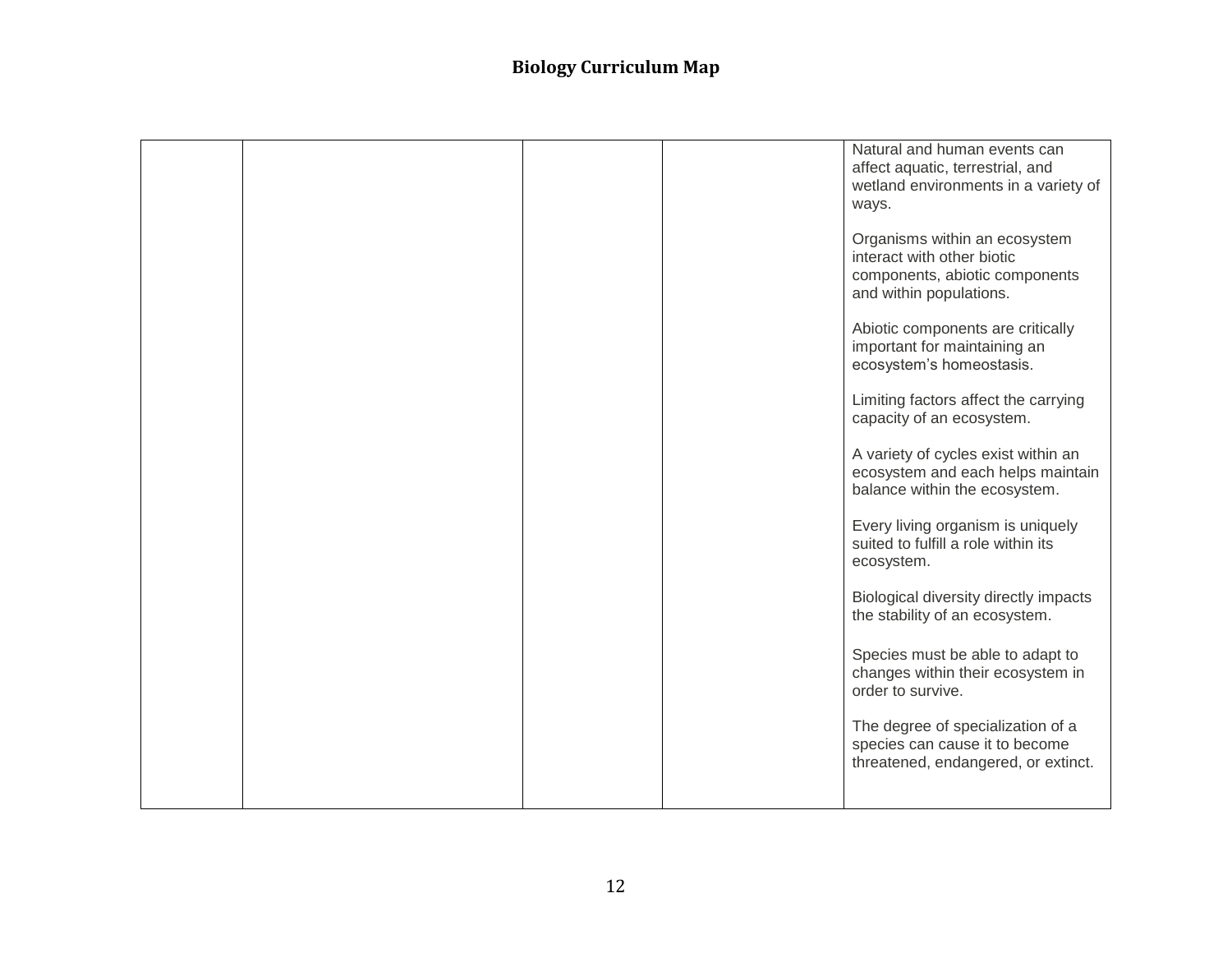|                                              |                            |                              | Animal species can be classified as<br>generalists or specialists in their<br>eating habits.                             |
|----------------------------------------------|----------------------------|------------------------------|--------------------------------------------------------------------------------------------------------------------------|
|                                              |                            |                              | Habitat destruction can lead to<br>species loss or termination.                                                          |
|                                              |                            |                              | The intervention of humans has<br>influenced the survival of species<br>through management practices.                    |
|                                              |                            |                              | Human endeavors and changes in<br>natural cycles have caused species<br>to become threatened, endangered,<br>or extinct. |
|                                              |                            |                              | Environmental laws and regulations<br>have been implemented in an<br>attempt to protect species diversity.               |
|                                              |                            |                              | Technological advancements<br>increase efficiency in production<br>and environmental impacts of<br>agriculture.          |
|                                              |                            |                              | Integrated pest management (IPM)<br>carries both benefits and risks when<br>associated with agriculture.                 |
|                                              |                            |                              | Human activity affects ecosystems<br>for better or worse.                                                                |
| Microorganisms<br>virus structure & function | BIO.A.1.2.2<br>BIO.A.4.2.1 | Potential lab<br>activities: | Human and societal supply and<br>demand impact the environment in<br>a variety of ways.                                  |
|                                              |                            |                              |                                                                                                                          |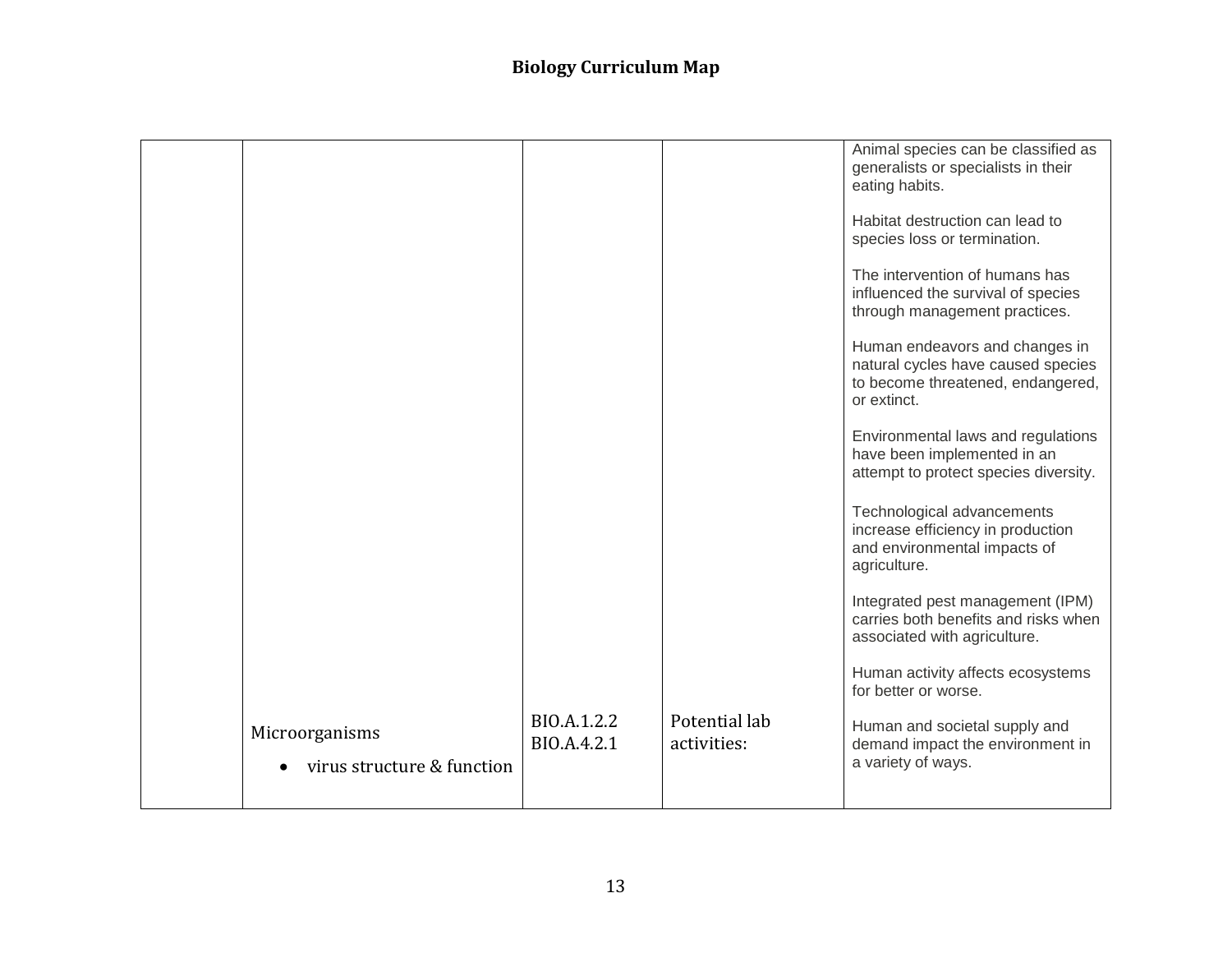| viral diversity<br>$\bullet$<br>viral pathogens<br>$\bullet$<br>bacteria structure &<br>function<br>bacterial diversity<br>$\bullet$<br>bacterial pathogens<br>$\bullet$<br>protist structure &<br>$\bullet$<br>function<br>protist diversity<br>$\bullet$<br>protist pathogens<br>$\bullet$<br>fungi structure & function<br>$\bullet$<br>fungi diversity<br>$\bullet$<br>fungal pathogens<br>$\bullet$ |                            | --comparing<br>bacteria & protists<br>--fungi diversity &<br>classification<br>--virtual lab testing<br>antibacterial agents |  |
|----------------------------------------------------------------------------------------------------------------------------------------------------------------------------------------------------------------------------------------------------------------------------------------------------------------------------------------------------------------------------------------------------------|----------------------------|------------------------------------------------------------------------------------------------------------------------------|--|
| Plants<br>plant origins &<br>$\bullet$<br>classification<br>plant cells & tissues<br>$\bullet$                                                                                                                                                                                                                                                                                                           | BIO.A.1.2.2<br>BIO.A.4.2.1 | Potential lab<br>activities:<br>--flower structure &<br>function                                                             |  |